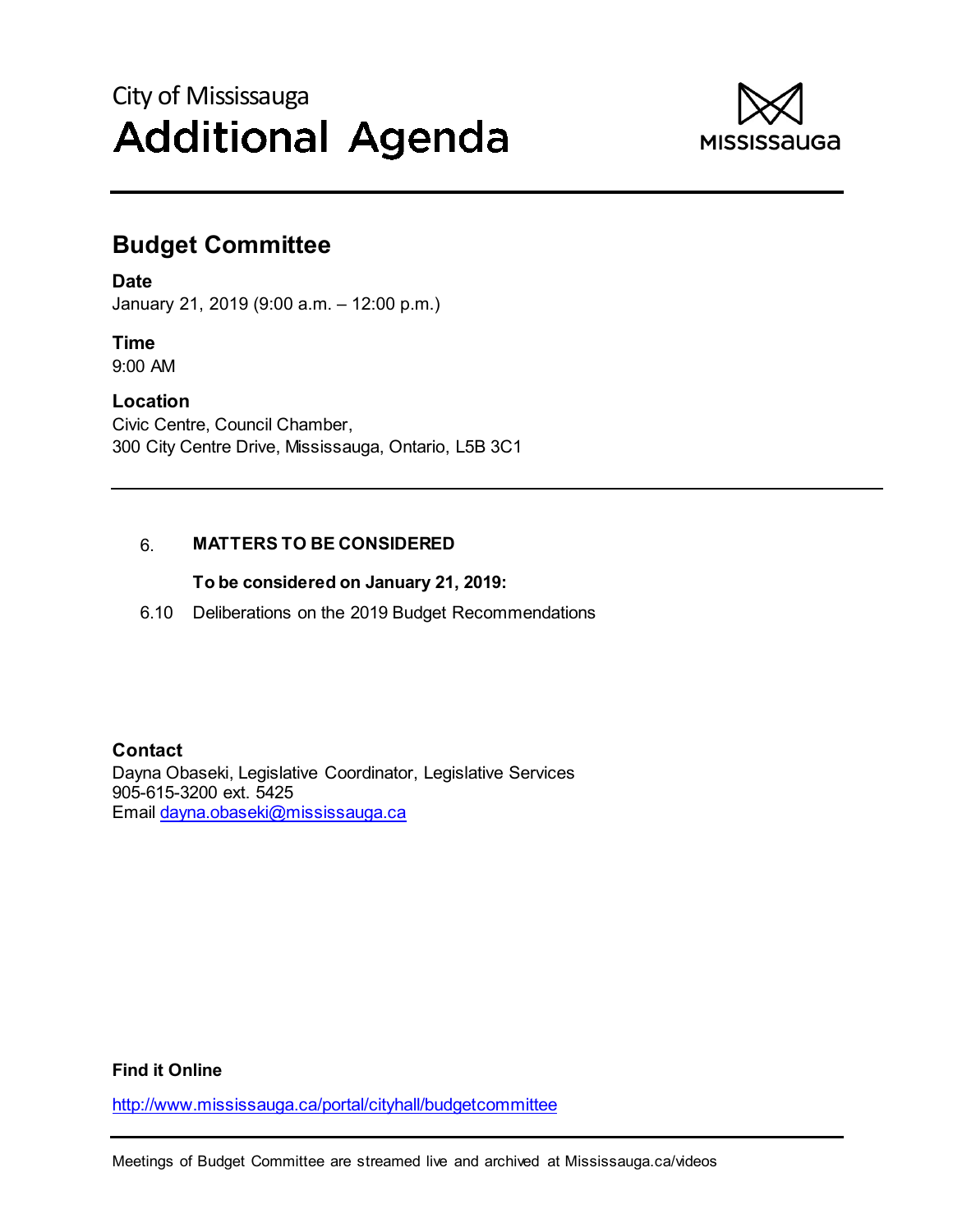- 1. That Council approve the 2019 Budget as set out in:
	- a) 2019-2022 Business Plan & 2019 Budget Sections B through T which include the following tables/appendices:
		- i) Section B: Appendix 2D Listing of Projects for Multi-Year Funding
		- ii) Sections C-S: Proposed Cost Increase Required to Maintain Current Service Levels
		- iii) Sections C-S: Proposed New Initiatives and New Revenues
		- iv) Sections C-S: Proposed 2019 Capital Budget Detail
		- v) Section T: Appendix 1 Reserves and Reserve Funds Transfers and Appendix 2 Debt-Funded Projects
	- b) That the following adjustments to the 2019-2022 Business Plan & 2019 Budget be approved:
		- i) That the capital forecast be amended to incorporate design funding for the South Common CC and Library in 2022.
- 2. That Council approve any necessary 2019 budget re-allocations of service initiatives to ensure that costs are allocated to the appropriate service area with no net change to the 2019 operating levy
- 3. That a new reserve fund "Public Safety Fire Program" account #35592 be created to provide funding for six additional fire stations and staff in Mississauga over the next 12 years; to enhance Fire's public education programming to communities; and to enhance the development of the proactive fire inspection program
- 4. That the 2019 property tax levy be approved at \$511,614,730 including:
	- a) Infrastructure and Debt Repayment Levy increase in the amount of \$9,703,670
	- b) Emerald Ash Borer Levy, included in the base budget, in the amount of \$5,600,000
	- c) University of Toronto Mississauga Special Levy, included in the base budget, in the amount of \$1,000,000
- 5. That following the incorporation of adjustments approved by Budget Committee, the number of Full Time Equivalent (FTE) positions in 2019 be 5,555.1
- 6. That a 1.75% economic adjustment for eligible non-union employees be implemented effective April 1, 2019 with normal job rate progression
- 7. That the 2019 Stormwater Charge for the 2019 budget year be approved at \$106.10 per stormwater billing unit, effective April 1, 2019.